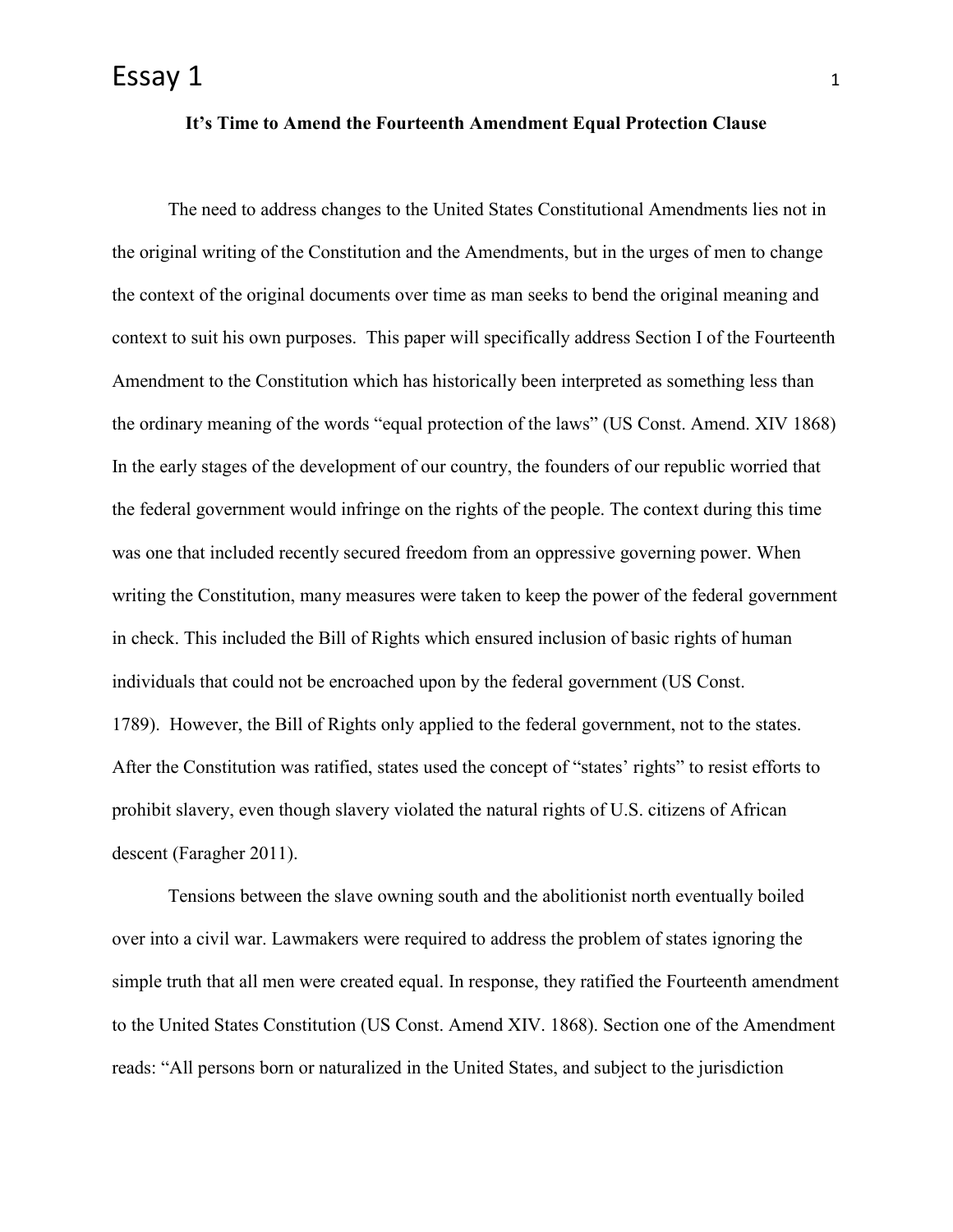thereof, are citizens of the United States and of the state wherein they reside. No state shall make or enforce any law which shall abridge the privileges or immunities of citizens of the United States; nor shall any state deprive any person of life, liberty, or property, without due process of law; nor deny to any person within its jurisdiction the equal protection of the laws" (US Const., Amend. XIV 1868).

The Fourteenth Amendment was one of three Constitutional Amendments born out of the aftermath of the American Civil War. Our country had been divided between the Union who fought to free the slaves and reunify the nation and the Confederates who based their entire economy around slave labor. The Confederates lost, and Union troops occupied the south in a period known as the reconstruction. During this time, the south was rebuilding and there was great opposition to giving former slaves citizenship. The Radical Republicans in power attempted to quickly integrate former slaves into American society by giving them citizenship and the right to vote (Faragher 2011). However, southern states passed laws in order to restrict the rights of individuals of African descent. The Radical Republicans were forced to intervene with a Constitutional Amendment. They Ratified the Fourteenth Amendment to guarantee that all former slaves would become citizens of the United States (Faragher 2011). Additionally, the Fourteenth Amendment was intended to assure that all United States citizens were not denied rights by the states. The states could no longer restrict equal protection rights and were limited just like the Federal government. This became known as the equal protection clause of the Fourteenth amendment (Faragher 2011).

Unfortunately, the Fourteenth Amendment's guarantee of "equal protection of the laws" is and continues to be an unfulfilled promise (US Const. Amend. XIV 1868). Even after the Civil War and the ratification of the Fourteenth Amendment gave citizens equal protection rights, Jim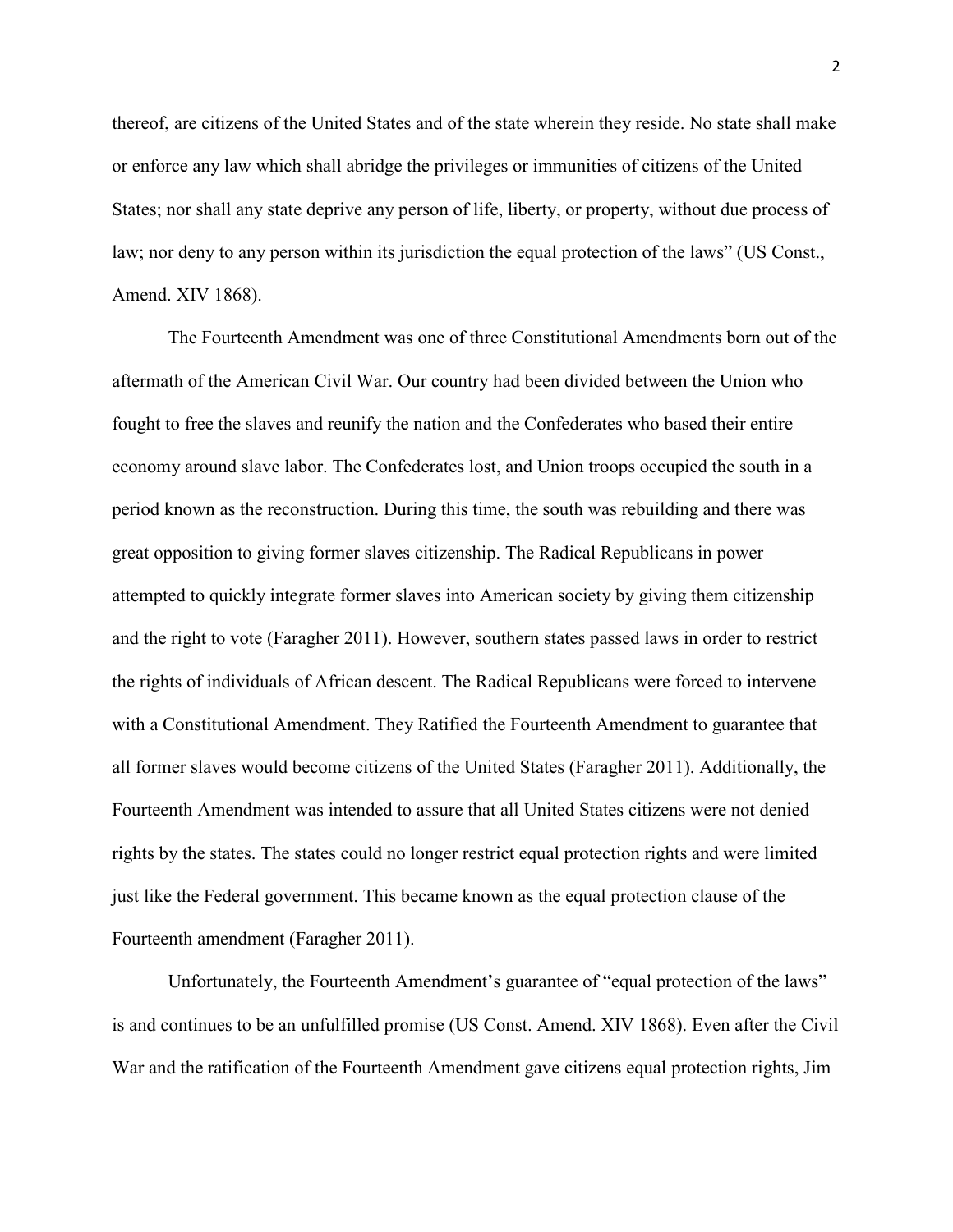Crow laws were put into place, particularly in the South (Faragher 2011). These laws segregated all parts of society so that there was little interaction between blacks and whites. Segregationists argued that they were not violating people's rights because everyone had "separate but equal" access to the same things ("United States Supreme Court" 1896). In reality, African Americans had far poorer access to goods and services and were often barred from going to certain restaurants, parks, pools, and other locations in their community. In the area of education, those challenging discrimination also claimed that segregation was unconstitutional (United States Supreme Court" 1896). Again, supporters claimed the education provided was "separate but equal." Unfortunately, the Supreme Court in *Plessy v. Ferguson* agreed with the idea that they could be discriminated against under the idea of "separate but equal" (1896). Therefore, the quest for equal protection was stalled. Unfortunately, this court decision was disingenuous and a wrong ruling that showed a lack of respect and understanding for the words and context of the term "equal protection" in the Fourteenth Amendment to the Constitution (US Const. Amend XIV 1868). It appeared that the term "equal protection" were just words written on a piece of paper for the most part from the time that the Fourteenth Amendment was ratified (US Const. Amend. XIV).

At long last in 1955, there was some positive movement in the quest for equal rights. In the landmark decision of *Brown v. Board of Education*, the Supreme Court decided that an education that was separate was inherently unequal (1955). This ruling, along with the later enactment of the Civil Rights Act of 1964, helped to begin to tear down some of the barriers that were put in place impacting many descendants of slaves. Over time, many of these barriers have been dismantled. However, there is still much work to do and the pace of change has been frustratingly slow. On a recent visit to the The Legacy Museum: From Enslavement to Mass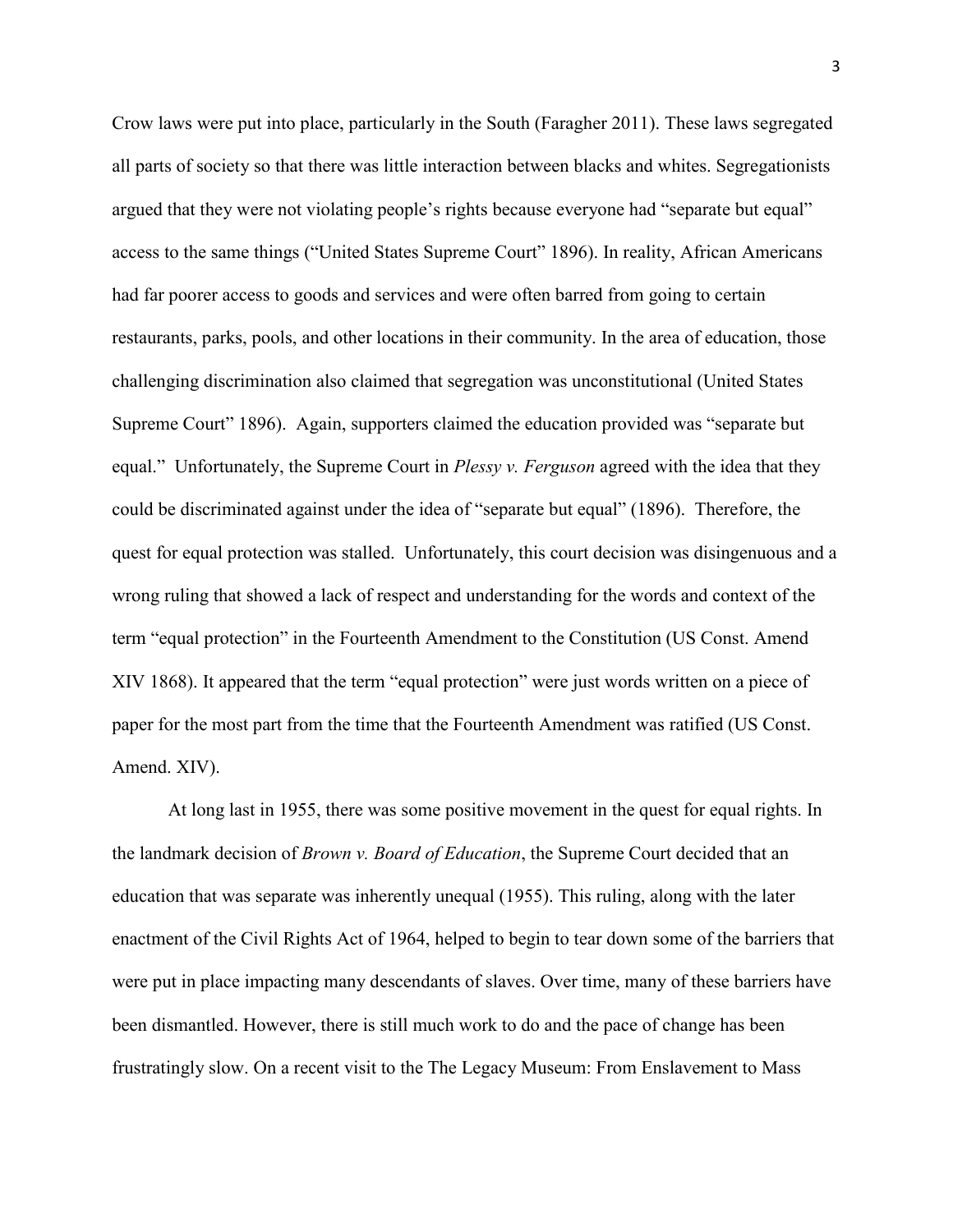Incarceration in Montgomery, Alabama, I learned that the separation of the races for educational purposes was still enshrined in the Alabama Constitution and two referendums to remove this text from their state constitution were defeated in recent times ("Ballotpedia" 2012).

As might be expected, some who are frustrated with the slow pace of change have sought to use the idea and language of "diversity" as a means to achieving an equal outcome for certain groups rather than an equal opportunity. After the Civil Rights Act of 1964 in which segregation was banned, many colleges and employers instituted diversity quotas that were based on race alone. This practice was challenged in the Supreme Court case *Regents of the University of California v. Bakke* in 1978*.* The Supreme Court ruled against racial quotas,,but allowed some consideration of a person's race as one factor in the admissions process ("United States Supreme Court" 1978). Unfortunately, this was a results-oriented ruling instead of recognizing the words equal protection for what they are intended to mean. The move to a results-oriented approach to racial equality only moved the pendulum to the opposite extreme. It was as if the court was saying "equal protection of the laws" can mean an equal outcome, but this is not in keeping with the plain meaning behind the "equal protection of the laws" clause written in the Constitution (US Const. Amend XIV 1868). For forty years, this new viewpoint has been the interpretation of the law and many have been discriminated against as a result.

As a student applying to colleges, I have found that there are many science, technology, and math programs that favor minorities or women in the application process based on their race, ethnicity or gender. Other times there are STEM camps that are only open to females or minorities. Sadly, this preference does not necessarily benefit the student because they are not being judged on merit alone. Instead of being judged on hard work and merit, they are being judged upon something they cannot control, which is discrimination. Even if policies and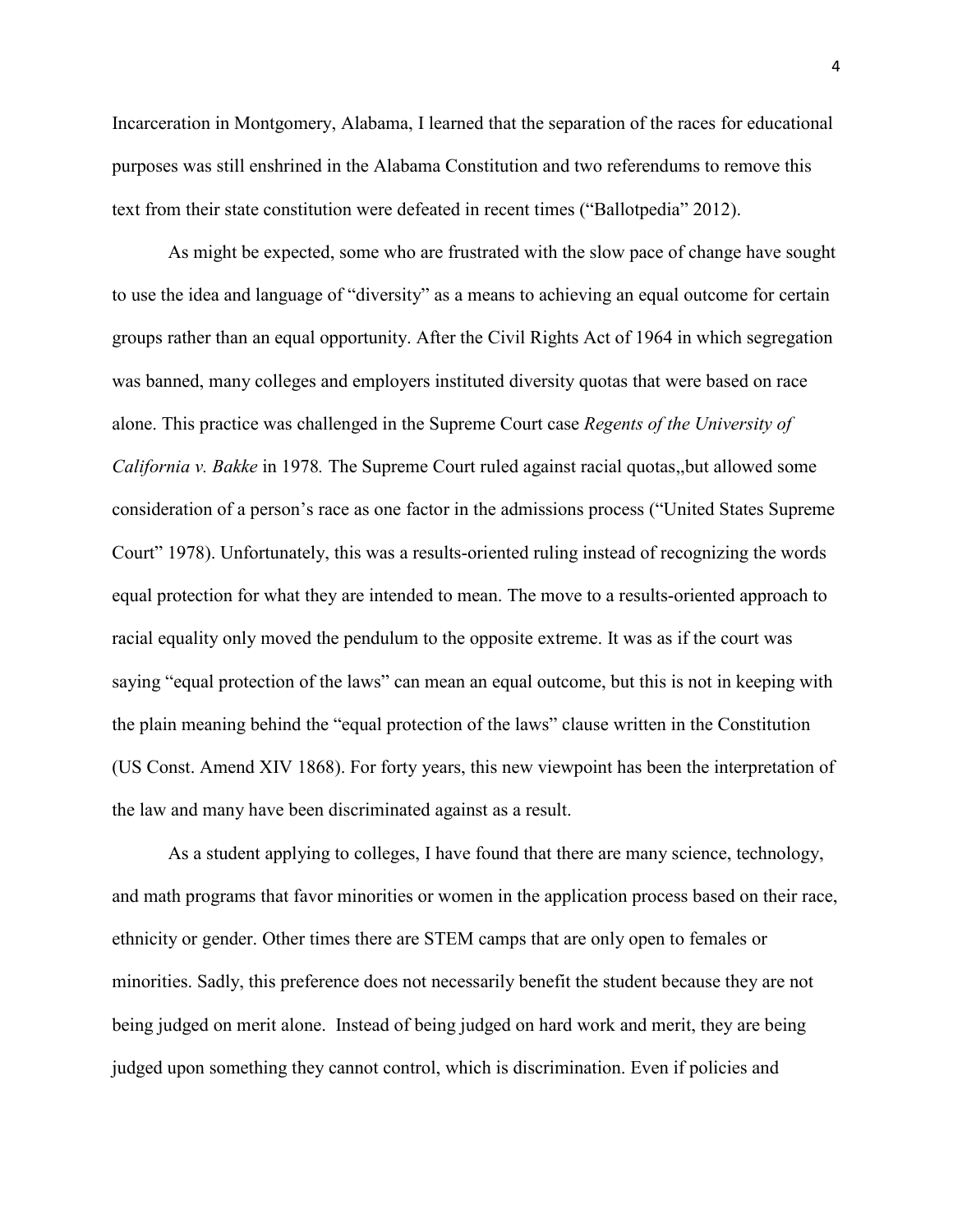programs are designed with good intentions, discrimination for good will always be bad because it hurts someone else who may be working just as hard. I believe the use of race, ethnicity and gender as a consideration for admission purposes and other educational benefits is not in keeping with the "equal protection of the laws" in the Fourteenth Amendment to the Constitution (1868). The government and educational institutions should not be in the business of picking winners and losers in the area of whether someone gets an education. Access to or barriers to educational opportunities can be life changing.

Affirmative action is the latest flavor of discrimination promoting "equality" by limiting the opportunities of others with equal or greater merits. Martin Luther King once said, "I have a dream that my four little children will one day live in a nation where they will not be judged by the color of their skin, but by the content of their character" (King 1963). He would be appalled by how much discrimination is still in practice today. Even with good intentions, it has proven impossible to agree on a concrete standard on what is a racial minority and how much it should count as a factor in the college admissions process. Because admission to college and other programs is such an important milestone, it is too important to allow discretion for college acceptance based on the race, ethnicity and gender since that discretion that cannot effectively be monitored.

To make matters worse, a large part of decision making is performed subconsciously ("Project Implicit"). All subjective decisions are biased because all people are biased, whether it is implicit or explicit. For example, a continuing Harvard study called "Project Implicit" shows how much racial preferences are a factor in our subconscious mind. If the people who are making arbitrary "racial considerations" have implicit biases, then the system cannot work.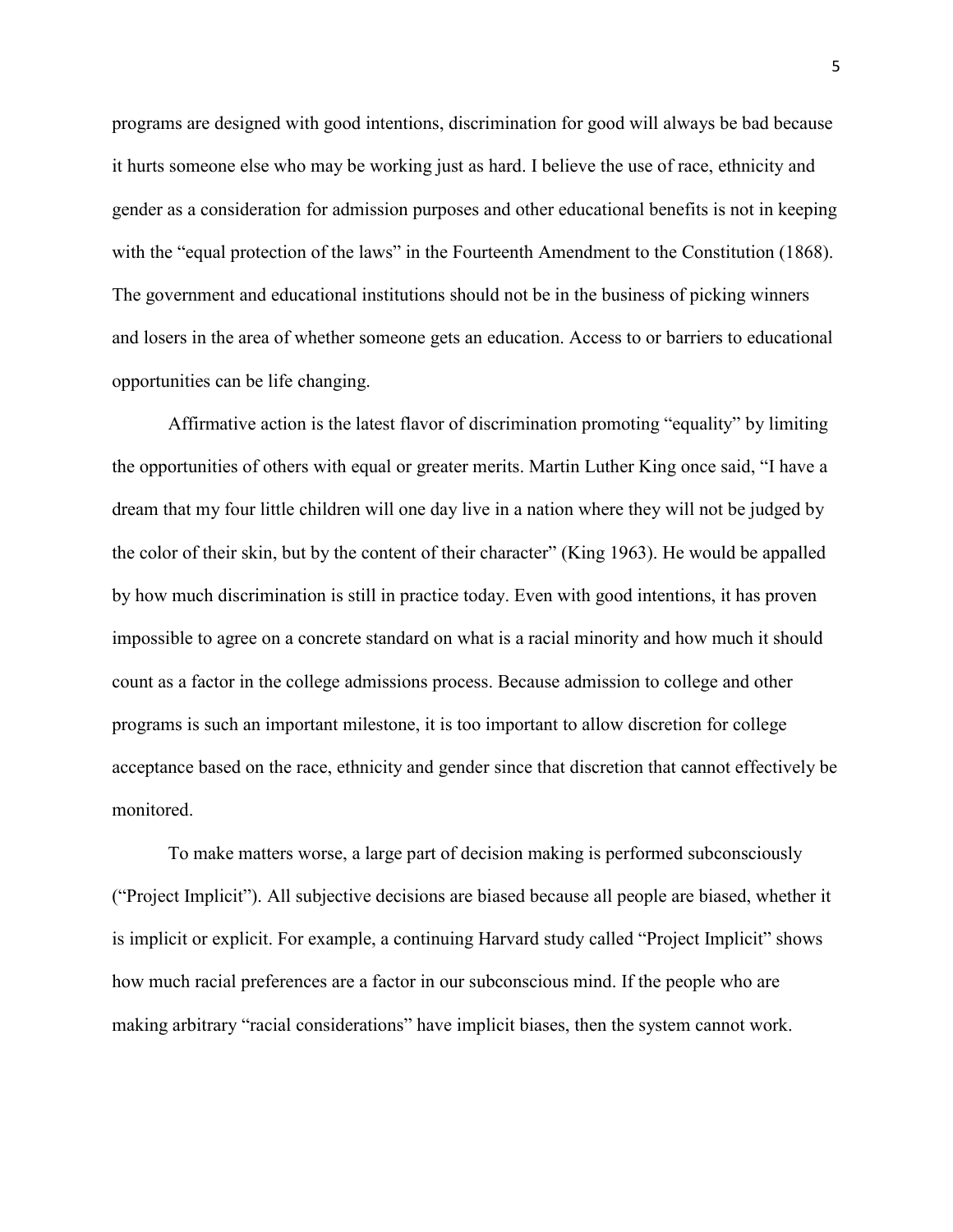Because the two hundred year old American experiment tried to integrate racial preferences into the equation and failed to promote equality, history shows that in order to have equality we must take race, ethnicity and gender out of the equation altogether. In my opinion, racial, ethnicity and gender preferences are a refusal to recognize that the plain meaning of the term "equal protection of the laws" means that you should not consider a person's race, ethnicity or gender at all when it comes to admission and scholarship decisions (US Const. Amend. XIV 1868). Otherwise, I feel like I am paying the price for society's history of discrimination. Although some may see this as good public policy, it still violates the Fourteenth Amendment to the Constitution. Any means to an end is inherently unjust. One person's preference is another person's lost opportunity.

Fortunately, these affirmative action policies have come under stricter scrutiny from the Supreme Court. In *Gratz v. Bollinger* (2003), the Supreme Court ruled that blanket favoritism of certain minorities through much higher scoring was unconstitutional. The University of Michigan added twenty points to the overall score of a student if they were a minority and only twelve points for a perfect Standard Aptitude Test score ("Supreme Court" 2003). The Supreme Court ruled universities could only identify race of an individual, on a case by case basis. However, this ruling did not solve the problem (2003).

Recently, Harvard was sued because of discrimination against Asian Americans during the admission process because they had a far lower acceptance rate compared to students of different ethnic groups with similar scores ("United States District Court" 2018). An undisputed statement of facts revealed that in the past, Harvard's admission process at one point discriminated against Jews in particular ("United States District Court" 2018). It also revealed a practice of "submarine" quotas, in which there was not a concrete quota, but the effects can be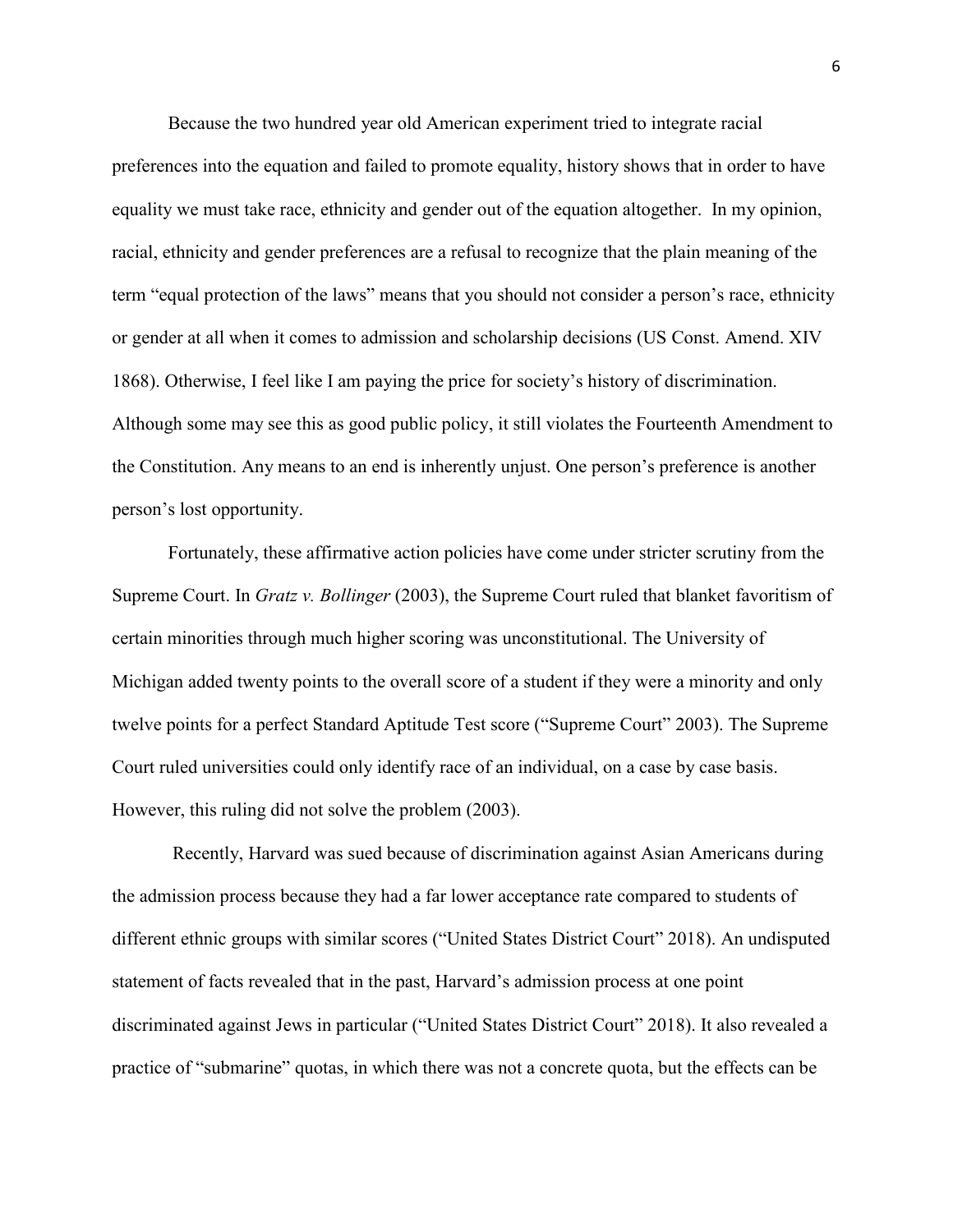seen and traced back to the admissions process ("United States District Court" 2018). The statement of facts also reads that "Put differently, it can be said with 99.8% confidence that Harvard has manipulated its admission process to ensure that the African-American admissions rate tracks the overall admissions rate" ("United States District Court" 2018). Even those who opted to not put their race on their common application were not safe from discrimination. The Harvard Admissions Office "has alternative ways to determine the student's race through other information the Common Application requires, including the student's last name, citizenship status, birthplace, language proficiency, country of birth of the student's parents, and the parent's last names and former last names" ("United States District Court" 2018). If race is not a big factor, they would not be going to such lengths to figure it out. The citizenship status and language proficiency of the applicant should be allowed for an application because they are legitimate concerns for aptitude, but other personally identifying information should not be allowed because it can be used to undermine the equal protection clause. There is still a concern that Harvard can learn about a person's race and gender during an interview or admission essay as an attempt to evade any restriction on the application information.

True equal opportunity means allowing people to have a fair chance to succeed not because they were born with a certain skin pigmentation, but because they have worked hard to get there. If we are to have true "equal protection," then we must be color blind as Dr. Martin Luther King suggested. We need to adhere to the words "equal protection" that are used in the Constitution. A person's name, race, ethnicity and gender should not be on a person's college application. This will be the only way to truly eradicate discrimination based on race, ethnicity and gender as the evil that is prohibited by our Constitution. Because we, as a society, have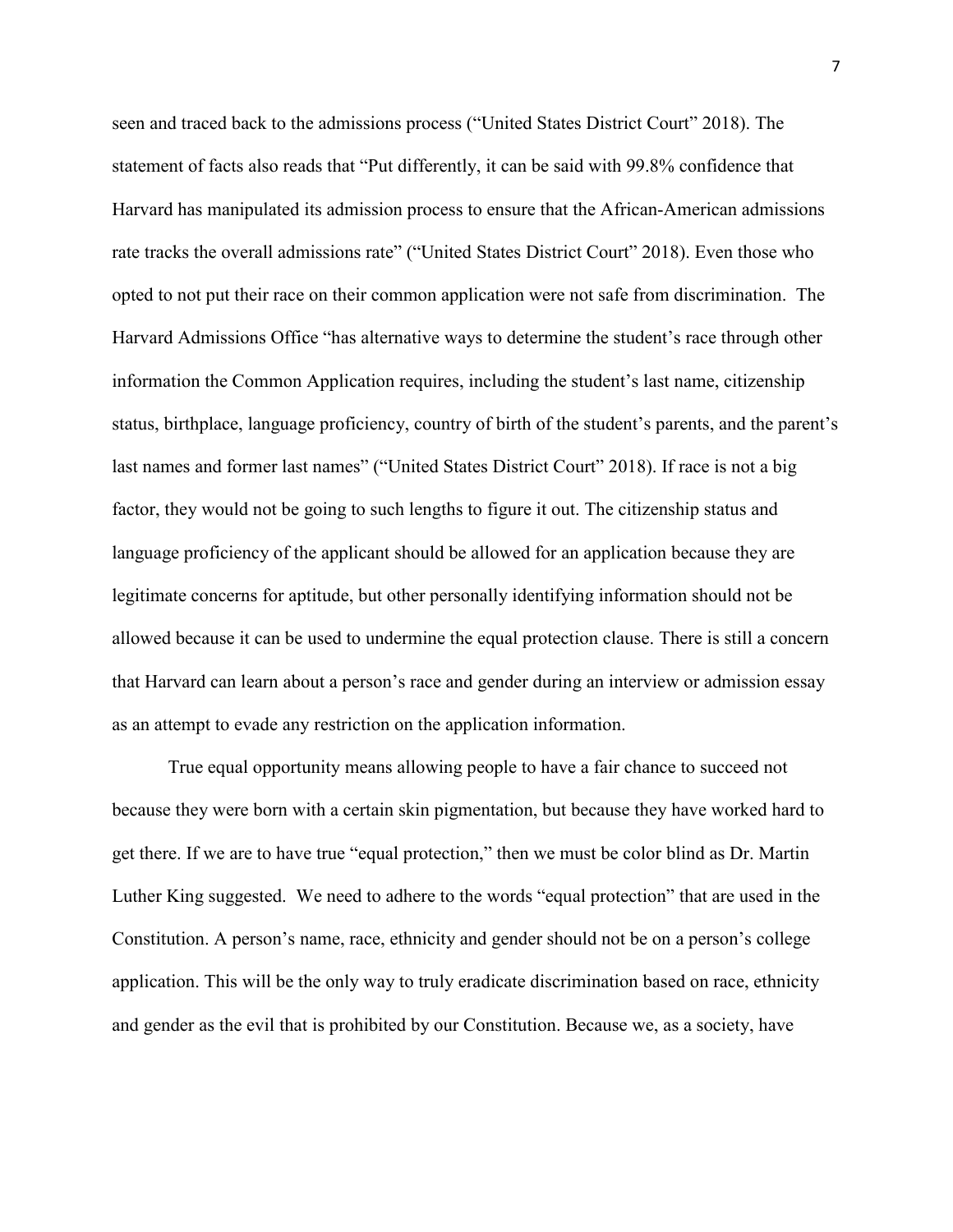allowed for creative interpretation of the clear term "equal protection", equal protection of the laws seems to be as out of reach as ever.

The only solution to addressing the problem of a vague equal protection clause is to make it more specific. My recommendation for amending the first section of the Fourteenth Amendment is as follows: All persons born or naturalized in the United States, and subject to the jurisdiction thereof, are citizens of the United States and of the State wherein they reside. No State shall make or enforce any law which shall abridge the privileges or immunities of citizens of the United States; nor shall any State deprive any person of life, liberty, or property, without due process of law; nor deny to any person within its jurisdiction the equal protection of the laws. In furtherance of this Amendment, the States or any institution that receives State or Federal government funding shall not consider a person's name, race, ethnicity, or gender in any application for grants, contracts, employment or benefits.

In conclusion, while the example of the need for clarifying Section I of the Fourteenth Amendment to the Constitution was based on college admissions in this paper, the argument could be applied across any situation in which decisions are being made relating to employment, grants, construction contracts and educational opportunities. Ultimately, individuals should be judged on merit rather than race, ethnicity and gender if true equality is to be achieved. Amending the Fourteenth Amendment Equal Protection Clause will help make that happen.